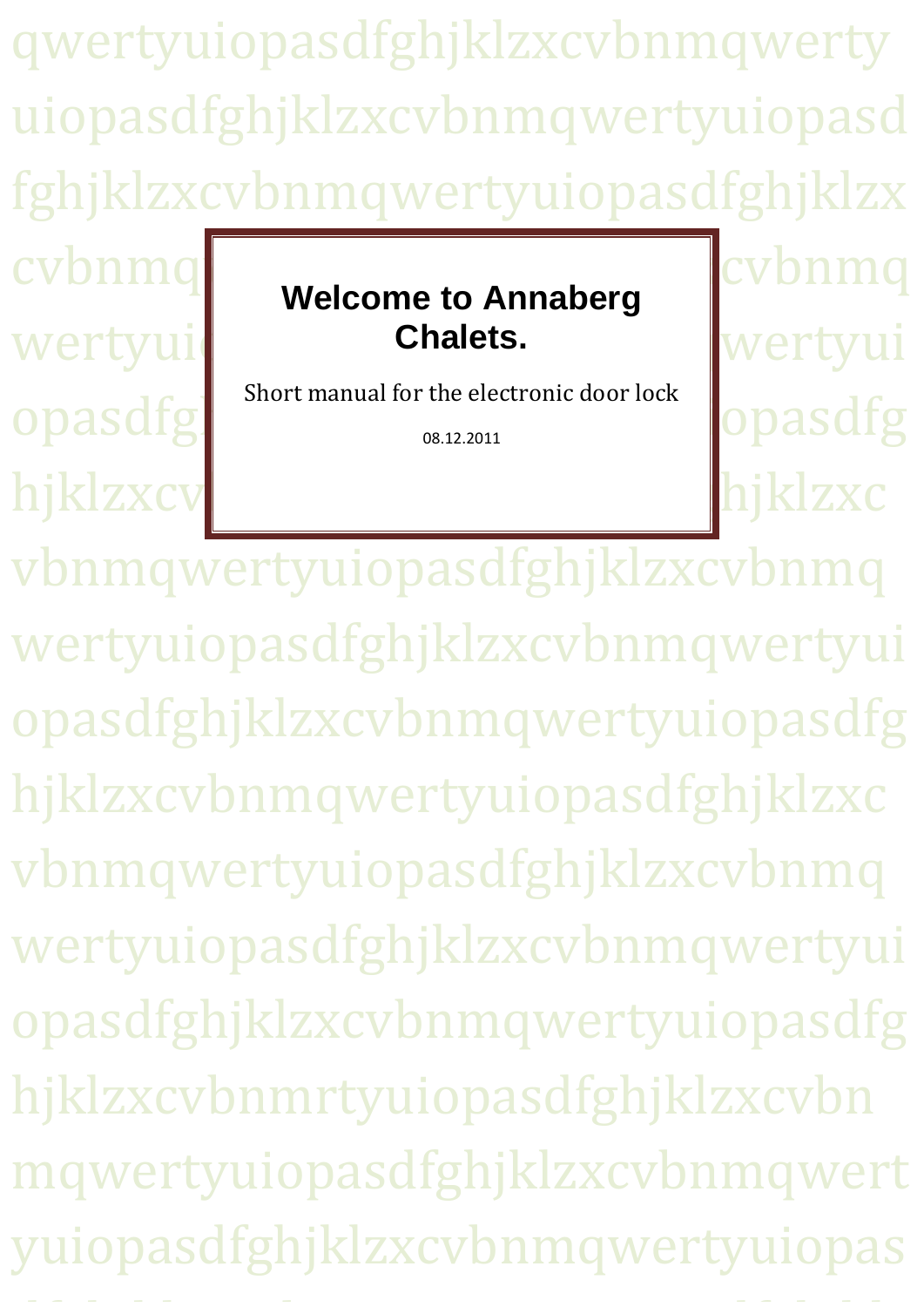Dear Guests,

In case of questions or problems, do not hesitate to contact us.

Our phone number is +49-160-4727413 and we are always pleased to assist you.

In case you require assistance on site, please call Mrs. Schreder. Here phone number is +43-664-1150013.

We wish you a very pleasant stay.

## **Content**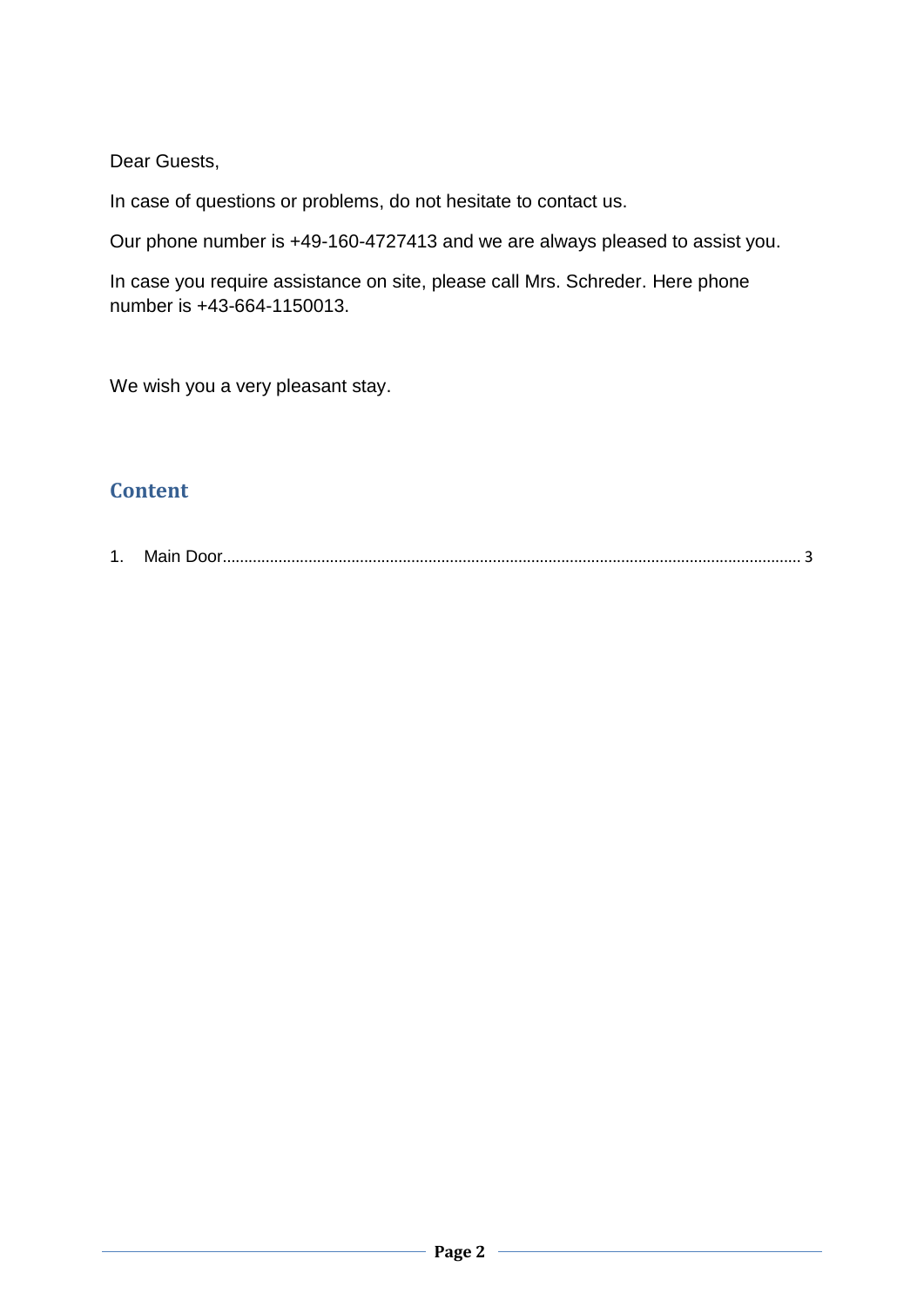## <span id="page-2-0"></span>**1. Main Door**

The house is equipped with an electronic door lock. You won't need a key. You will be informed about the access code in time.



How the door lock works is explained on the next page.